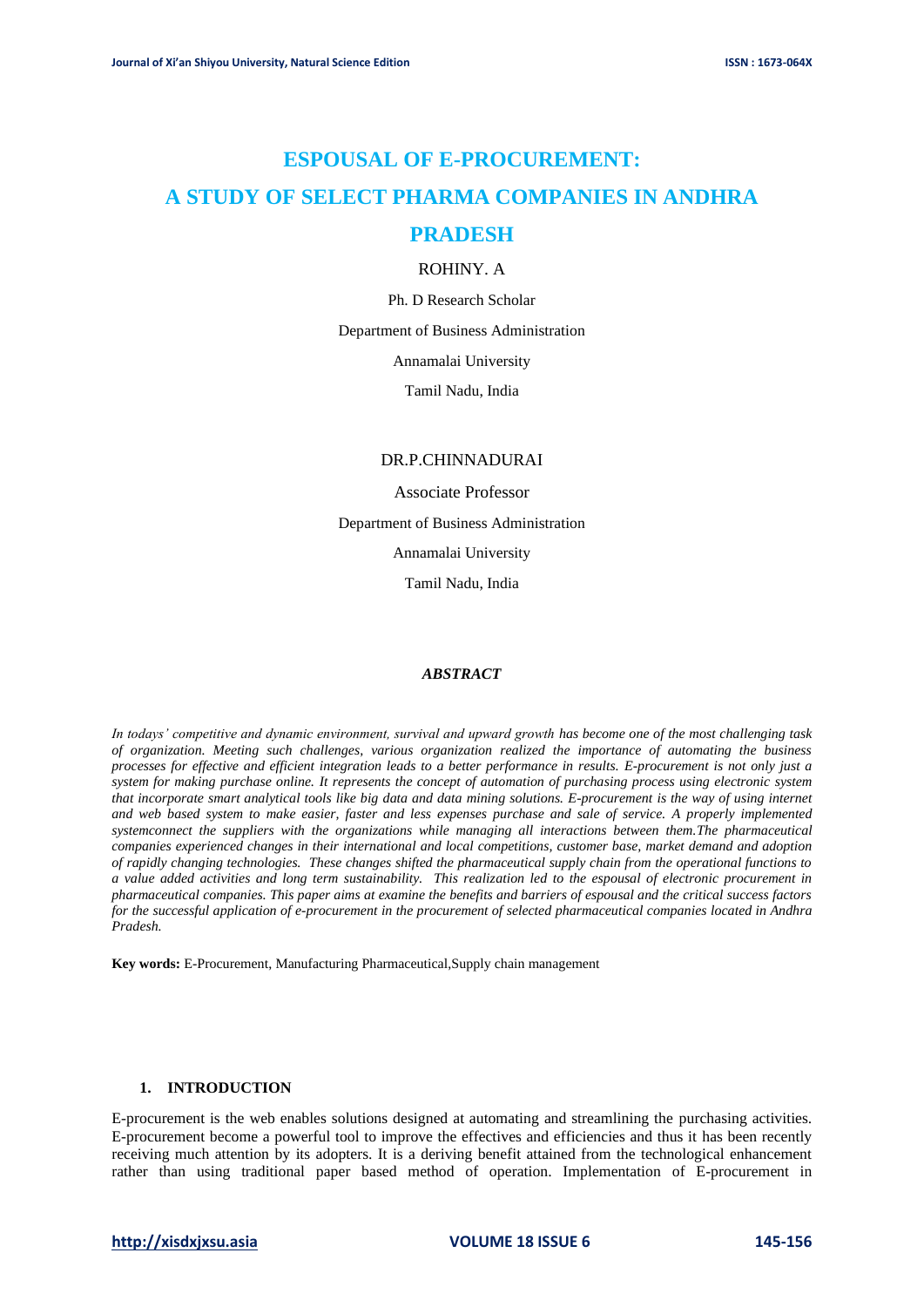Pharmaceutical companies has been partial in some of the supply chain and in the second phase only. This is the strategic shift from the conventional way of procurement into e-procurement to streamline the process, to achieve the transparency, visibility, operational efficiency and cost efficiency in all facet of procurement including selecting, bidding, payment and inventory processes.

50% of global demand for various vaccines supplied by Indian pharmaceutical companies, 405 of generic demand for US and 25% for UK. India contributes the second largest share of pharmaceutical companies in the world. It ranks 3<sup>rd</sup> worldwide for pharmaceutical production by volume and 14<sup>th</sup> by value. The country established domestic industries with 3000 drug companies and approx. 10500 manufacturing units. The domestic market is expected to grow 3X in next 10 years and it is estimated at \$ 42 billion in 2021 and likely to reach \$ 65 million by 2021 and further to \$ 120-130 billion by 2030. India is the  $12<sup>th</sup>$  large exporter of the medical goods in the world, India supplied a total of 584.6 lakh of COVID-19 vaccines to 71 countries.Nearly 1 Lakh crore rupees to be funded under union budget of 2021-22 to boost the manufacturing of pharmaceutical ingredients domestically within the year 2023.

Pharmaceutical and health sectors are very unique which involve huge expenditures, range of stakeholders and people and also the dominance of Government and procurement policy implications to be considered (Alsac, 2007). E-procurement procedure in pharma industry are peculiar in nature and are highly influence by the nature of manufacturing process need, buying and selling of materials and other initiatives to handle the procurement cycle. This initiative helps to reduce the cost, lead time, fight competition and requirement planning become feasible.

The study has identified various key dimensions like Benefits, Barriers and Critical success factors which are contributing success of espousal of Pharmaceutical procurement and hence develops performance as well as competitive measures of manufacturers. This exploration was developed through literature reviews and consequently was verified by the process of data collection in the selected pharmaceutical companies located in Andhra Pradesh.

This study will explain how the espousal of e-procurement system as a part of IT enabled platform will streamline the procurement process and add value to the procurement activities by analyzing the benefits and barriers of espouse of e-procurement. Also prove the way forward by identifying the critical success factors for the successful espousal of e-procurement of selected pharmaceutical companies in Andhra Pradesh.

#### 2. **REVIEW OF LITERATURE**

Moving towards the "future of procurement" it is necessary to understand the value of E-procurement which moves from bureaucratic model to virtual model is informal and electronic. E-procurement is very important and essential as it makes purchasing activities more effective in terms of both cost and time which in turn help the Indian Industries to grow and compete in the global area (Swamy (2014)). The quantifiable amount of return on investment made by the usage of electronic platform for the procurement of pharmaceuticals and medical devices in the government of Chile in terms of return of investment on the electronic platform (Raventos & Zolezzi (2009)).E-procurement not widely adopted due to the barriers like resource constraint, technology, legal and government environments. Efforts from all stakeholders including employees, vendors, system developer and government to overcome these barriers (Nazima & Vani (2017)). Green procurement adoption in public sector of Tanzania recommended to involve the all parties to get the true potential and benefits of eprocurement. This can be achieved through training and legal frameworks which govern the system and the benefits to the supplier and the government (Shatta, Shaya &Layaa (2020)). IT infra structure, managerial commitment, public procurement regulations and employee competencies had a significant impact on the successful completion of e procurement in procuring entities at the country level in Kenya (Beatrice (2015). The benefits related with e-procurement are overpowering the risks and risks are diminished with the passage of time and more companies' implementation in future. Cost reduction was acknowledged as the most important benefits with e-procurement in the Swedish and Indian Firms (Vinit Parida (2008)).

Form the above literature reviews, it is evident that the espousal of e-procurement benefits to employees and organizations with limited risks involved, the risks are diminishing when year passes and by improving the critical success factors. 20% of the top 25 pharma companies are located in Andhra Pradesh in which almost all top most companies supply chain functions espoused with various e-procurement platforms. This study then sought to establish the benefits and barriers in the espousal of e-procurement and the critical success factors for the successful application of e-procurement of select pharmaceutical companies in Andhra Pradesh since the espousal of e-procurement in the pharmaceuticals industries are slowly increase in Andhra Pradesh pharma industries.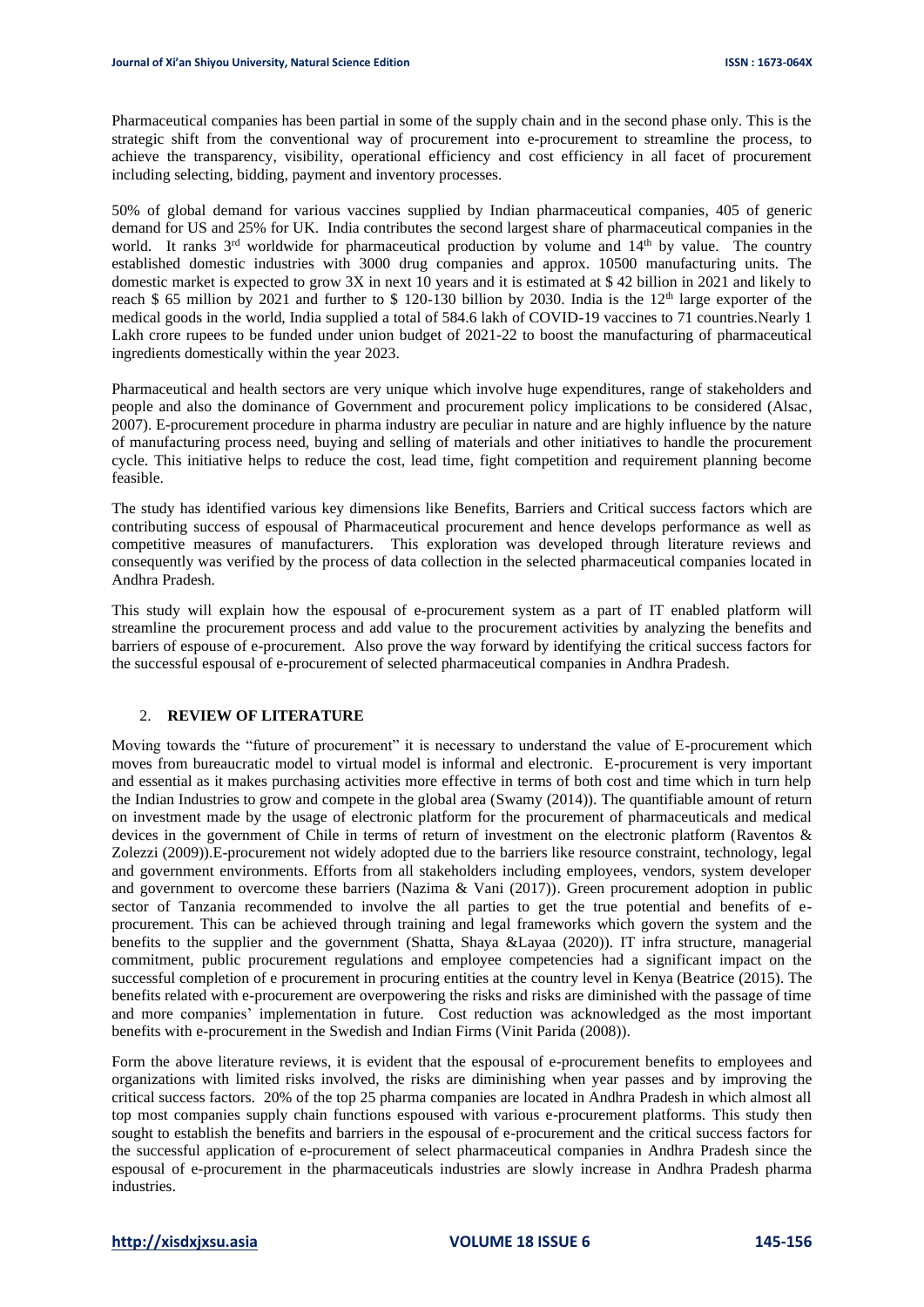#### **3. METHODOLOGY**

#### *3.1 Research Design*

This study technique used for data collection is descriptive cross sectional survey design using a structured questionnaire. The study has identified various key dimensions like Benefits, Barriers and Critical success factors which are contributing success of espousal of Pharmaceutical supply chain and hence develops performance as well as competitive measures of manufacturer. This exploration was developed through literature reviews and consequently was verified by the process of data collection in the selected pharmaceutical companies located in Andhra Pradesh.

#### *3.2 Various key dimensions development*

Extensive literature survey was carried out to identify various key dimensions of the study. Even though it was difficult to find literature in Andhra Pradesh context since there has not been many research done in this area, the research done in north India and other countries were explored and they were used as the foundation to create the questionnaire.

The following key dimensions were extracted during the literature review,

The literature shows the general benefits can be achieved by espousal of E-procurement

- 1. Cost reduction in purchase of materials and services
- 2. Reduction in procurement cycle
- 3. Reduction in cost of delivery
- 4. Increase in number of order placement
- 5. Improved product reliability
- 6. Improved product/service quality
- 7. Reduction in transaction cost
- 8. Increase in process standardization
- 9. Increase in operational efficiency
- 10. Increase in sale growth
- 11. Increase in reach of new/alternate resources
- 12. Increase in transparency in negotiation
- 13. Enhanced buyer-supplier relationship
- 14. Increase in gain of competitive advantage
- 15. Increased resource availability
- 16. Reduced changes of errors
- 17. Improving in inventory management
- 18. Fairer process of doing business
- 19. Reduction in price pressures
- 20. Increased accuracy in decision making

The literature also shows the general barriers have to come across while e-procurement espousal, this includes the following

- 1. Increased implementation cost
- 2. Increase in integration and maintenance cost
- 3. Lack of interoperability
- 4. Lack of legal support
- 5. Lack of information security
- 6. Lack of skill and knowledge
- 7. Availability of IT skilled staff
- 8. IT infra structure
- 9. Change management new technology adoption
- 10. Increase the potential for more transactions
- 11. Lack of supplier support
- 12. Increased price pressures

Moreover there are certain critical success factors that impact the performance of e-procurement. Literature shows that the following CSFs can impact the performance in the companies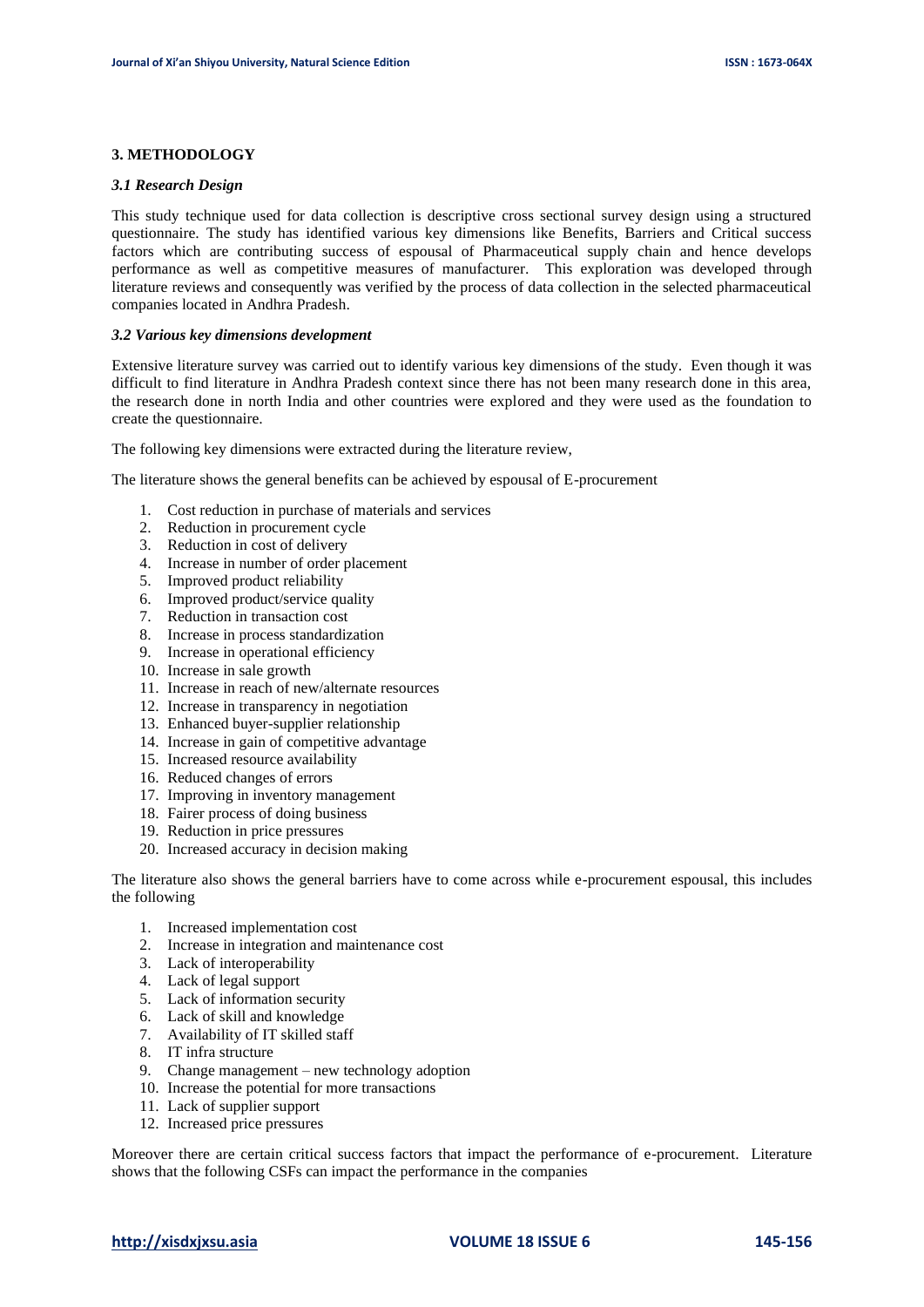- 1. Initial Training
- 2. Top management support
- 3. Business process reengineering
- 4. Adoption of process support
- 5. Supplier client influence
- 6. Legal influence
- 7. Management of exceptions
- 8. E-procurement in other industries

The questionnaire was developed using the above parameters with the data collection as explained below

#### *3.3 Collection of data*

The study analyzed selected socio-demographic characteristics, their perspective and the level of satisfaction about the traditional and the espoused new e- procurement system for the supply chain.

A structured questionnaire was used to collect the data which was prepared in English as the background information confirmed that almost all selected employees were conversant with English Language. The questionnaire was prepared based on the information collected through literature survey and was prepared to gather information related to research objectives. The questionnaire mainly consist of closed ended questions, the response for majority of questions were in the "five-point" Linkert scale based on the impact of parameters derived from literature review as below

1 –Not at all

- 2 Some Extent
- 3 Moderate Extent
- 4- Large Extent
- 5- Very large Extent

#### *3.4 Measure*s

The questionnaire consist of following main sections

- a. *Demographic information*  length of service, education, number of employees in the organization
- b. Participants level of agreement on the *Benefits* to be achieved on espousal of E-Procurement
- c. Participants level of agreement on the *Barriers* have to come across while E-Procurement espousal
- d. Participants level of agreement on the *Critical success factors* that impact the performance of Eprocurement.

Collection of data was done by principal investigator.

# **4. RESULTS AND DISCUSSION**

#### *4.1 Analysis of data*

The filled questionnaire were coded for the convenience of the data entry. The analysis of data was carried out by using Minitab 17 Statistical Software.

*Analytical method used in Demographic Information:* Descriptive analysis is the statistical method of representing the summary of the collected data in the study. Descriptive statistics used to extract the summaries from the data. Tools like frequency, percentage and cumulative percentage used to represent the data set and arriving the sensible conclusion. This analysis used in identifying the trend and a pattern in the collected data from the sample which represents the overall population

*Benefits on espousal of E-Procurement:* Descriptive analytics used for summarizing the data and the Analytical tool - Mean used for the benefit analysis and ranked according to their importance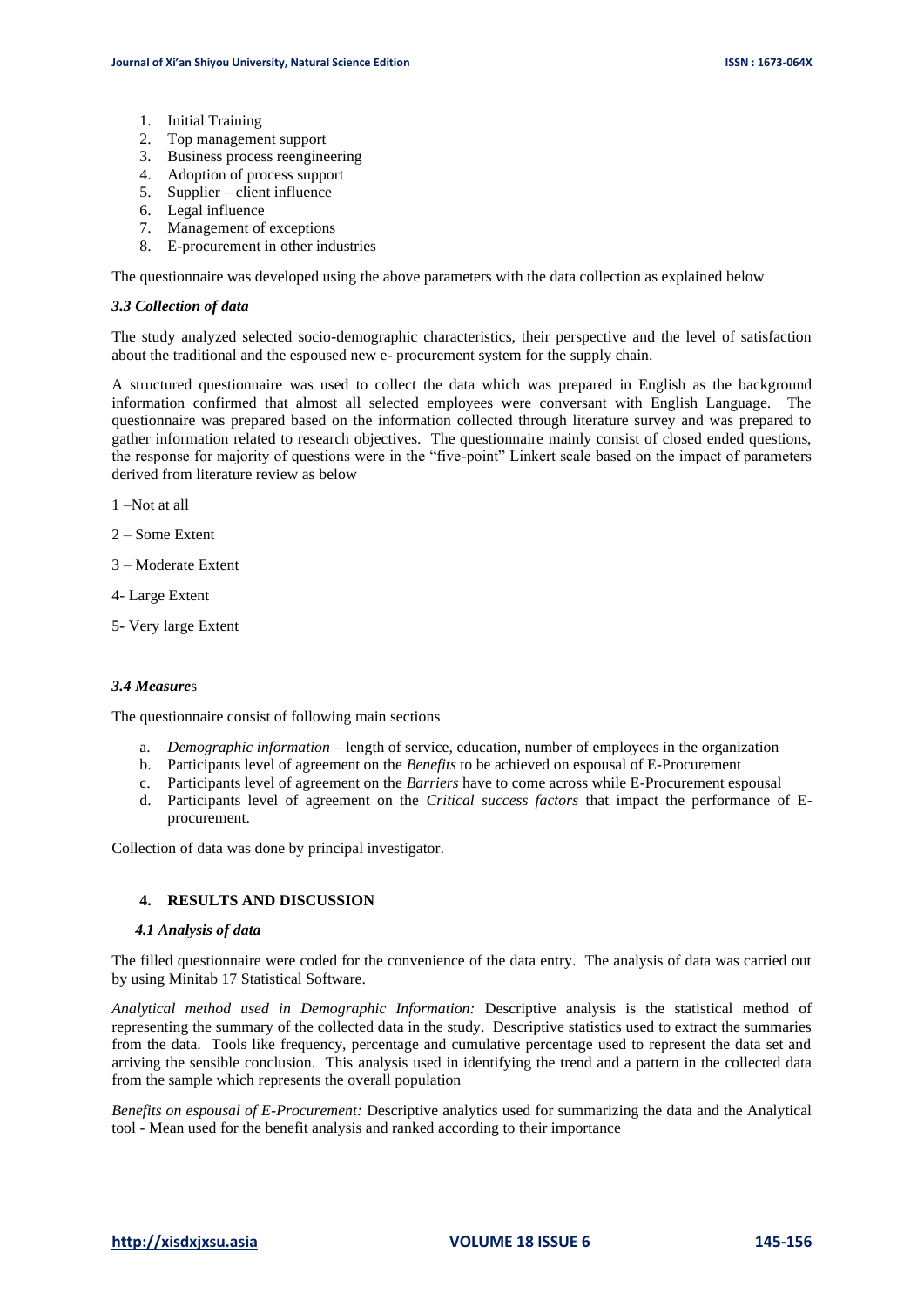*Barriers to the espousal of E-Procurement:* Descriptive analytics used for the summarizing the data, percentage analysis and then mean ranking tools used to find out the barriers to the successful espousal of e-procurement as per the respondents of the pharmaceutical companies

*Critical Success Factors:* Descriptive analytics used for the summarizing the data, percentage analysis and then mean ranking tools used to find out the critical success factors and to increase the strength of the CSRS to achieve the maximum benefits and the successful espousal of e-procurement espousal of the pharmaceutical companies.

Out of all the questionnaires ( $n=50$ ), 50 responded to the questionnaire with response rate of 100%

#### *4.2Demographic Information*

The demographic information considered in the study are length of continuous service with the companies , level of education of respondent and number of employees in the company

#### *4.2.1 Length of continuous service in the company*

The result shows that 54% of the respondents have worked in the pharmaceutical company for more than 10 years, 38% of the respondent have worked below 5 years in the company and 8% of the respondents have worked for a period between 5 year and 10 years of continuous service in the pharmaceutical company.

#### **Table 1: Length of continuous service in the company**

| S.No | Category                                       | <b>Range for Service</b> | <b>Frequency</b> | <b>Percentage</b> | Cumulative % |
|------|------------------------------------------------|--------------------------|------------------|-------------------|--------------|
|      |                                                | Below 5 Years            |                  | 38.0%             | 38.0%        |
| ∠    | Length of Continuous<br>Service in the company | 5 - 10 Years             |                  | 8.0%              | 46.0%        |
|      |                                                | Above 10 Years           | າາ               | 54.0%             | 100.0%       |

# *4.2.2 Level of Education of the Employee*

The result on the level of education of the employee shows that 64% of the respondent have attained graduation education attained the highest level, 18% of the respondent indicated that they had attained the post-graduation level, 14% of the respondents indicated that they attained doctorate level of education and 4% of the respondents attained their higher secondary school education or intermediate education level.

#### **Table 2: Level of education of the employee**

| S.<br>N <sub>0</sub> | Category                              | <b>Level of Education</b> | <b>Frequency</b> | Percentage | Cumulative % |
|----------------------|---------------------------------------|---------------------------|------------------|------------|--------------|
|                      |                                       | HSC/Intermediate          | 2                | 4.0%       | 4.0%         |
| C<br>∠               | Level of Education of the<br>Employee | Graduate                  | 32               | 64.0%      | 68.0%        |
| 3                    |                                       | Post Graduate             | 9                | 18.0%      | 86.0%        |
| 4                    |                                       | Doctorate                 |                  | 14.0%      | 100.0%       |

#### *4.2.3 Number of employees of the Company*

The results on the number of employees of the pharmaceutical company shows that 42% have employed below 200, 40% of the companies employed above 500 employees and 18% of the pharmaceutical companies employed between 200 and 500.

|  |  |  |  |  |  |  | Table 3: Number of employees of the company |
|--|--|--|--|--|--|--|---------------------------------------------|
|--|--|--|--|--|--|--|---------------------------------------------|

| IJ.<br>No | $\mathcal{L}$ ategory | Number of<br><b>Employees</b> | Frequency | Percentage | Cumulative % |
|-----------|-----------------------|-------------------------------|-----------|------------|--------------|
|           | Number of             | Below 200                     | <u>_</u>  | 42.0%      | 42.0%        |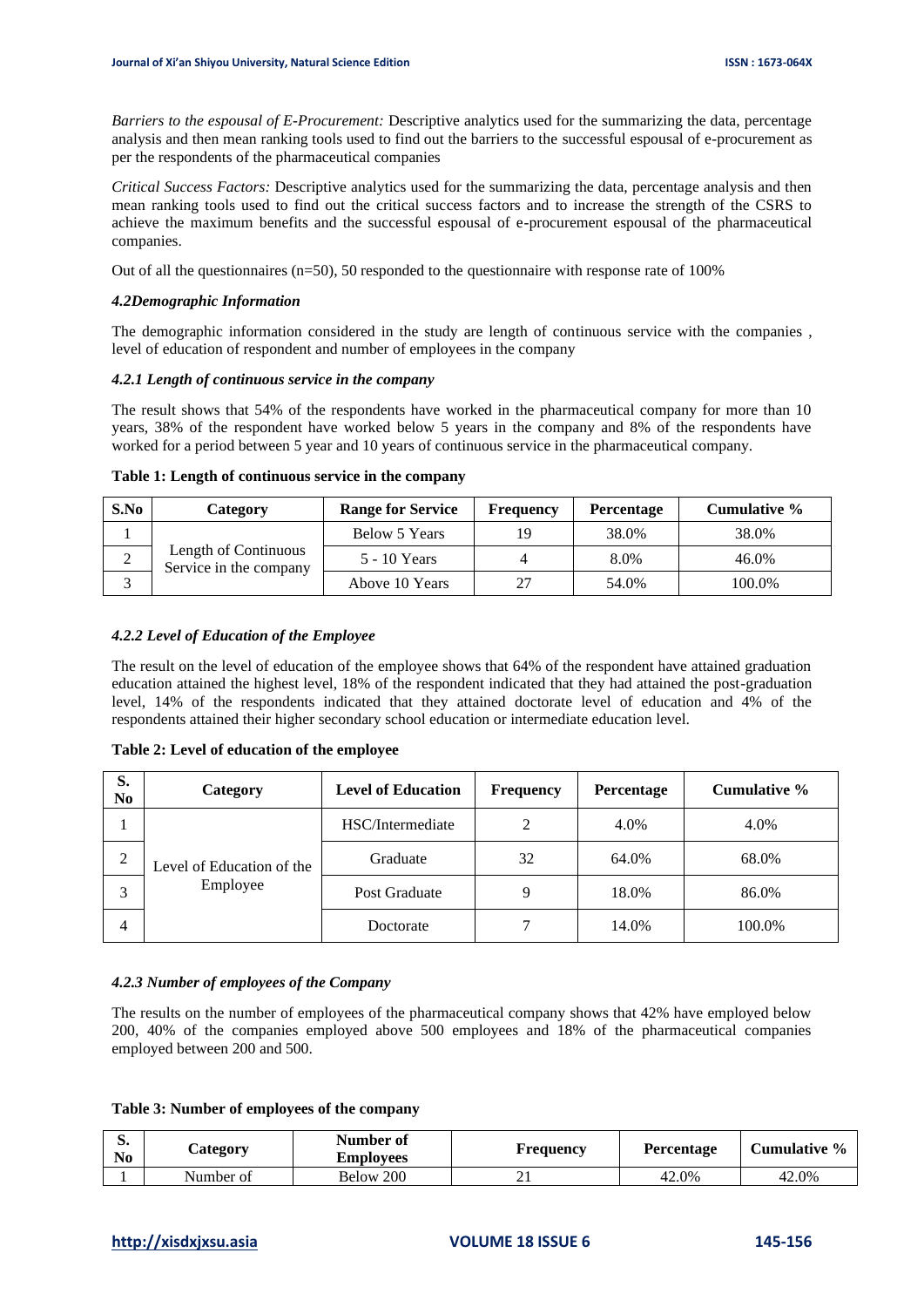| ∸ | employees in the | 500<br>$200-$ |              | 18.0% | 60.0%  |
|---|------------------|---------------|--------------|-------|--------|
|   | ompany           | 500<br>Above  | ∩∩<br>$\sim$ | 40.0% | 100.0% |

#### *4.3Benefits on espousal of E-Procurement*

The Benefits are ranked according to their importance provided by the respondents. The top 5 benefits as the result of the descriptive analytics based on the response from the employees of pharma companies are Cost reduction, transparency in negotiation, reduced errors, process standardization and operation efficiency increase.

|  |  |  | Table 4: Benefits of espousal of E-Procurement |  |  |  |  |
|--|--|--|------------------------------------------------|--|--|--|--|
|--|--|--|------------------------------------------------|--|--|--|--|

| S.No           | <b>Benefits</b>                                      | <b>Mean</b> |
|----------------|------------------------------------------------------|-------------|
| 1              | Cost Reduction in purchase of materials and services | 4.16        |
| $\overline{2}$ | Increase in transparency in negotiation              | 4.16        |
| 3              | Reduced chances of errors                            | 4.14        |
| $\overline{4}$ | Increase in process standardization                  | 4.02        |
| 5              | Increase in operational efficiency                   | 3.98        |
| 6              | Increased resource availability                      | 3.96        |
| 7              | Improving in Inventory management                    | 3.96        |
| 8              | Fairer process of doing business                     | 3.96        |
| 9              | Increased accuracy in decision making                | 3.92        |
| 10             | Enhanced buyer-supplier relationship                 | 3.82        |
| 11             | Increase in gain of competitive advantage            | 3.78        |
| 12             | Increase in number of order placement                | 3.72        |
| 13             | Increase in reach of new/alternate resources         | 3.64        |
| 14             | Reduction in procurement cycle time                  | 3.60        |
| 15             | Reduction in price pressures                         | 3.60        |
| 16             | Increase in sale growth                              | 3.56        |
| 17             | Reduction in transaction cost                        | 3.48        |
| 18             | Reduction in cost of delivery                        | 3.46        |
| 19             | Improved product reliability                         | 3.24        |
| 20             | Improved product/service quality                     | 3.20        |

#### *4.4 Barriers to overcome during espousal of E-Procurement*

Percentage analysis results on the barriers which impact the espousal of e-procurement as per the following table

*Increased Implementation cost:* 46% of the respondents agreed the impact of increased implementation cost impact the espousal of e-procurement in the pharmaceutical companies to some extent where as 28% of respondents agreed as impacted very large extent and 22% of respondents agreed as moderate extent and only 6% of the respondents agreed as large extent. However no respondent agreed that the increased implementation cost accepted the impact and felt that the increased implementation cost become a barrier.

*Increase in Integration and maintenance cost :* 52% of respondents felt that the integration and maintenance cost increase is moderately impact as a barrier for espousal of e-procurement, 28% of employees felt this cost become barrier for a large extent, 14% of respondent felt the same to some extent the integration and maintenance cost become the barrier, 4% of respondent felt as very large extent this become barrier and only 2% of the respondent felt as there is no impact of integration and maintenance cost become a barrier for espousal.

*Lack of Interoperability :* 34% of respondent agreed the lack of interoperability become a barrier to some extent, 28% of respondent agreed to large extent, 16% as moderate extent , 14% as very large extent and 8% of the respondent agreed that the interoperability is not at all a barrier for the espousal of e-procurement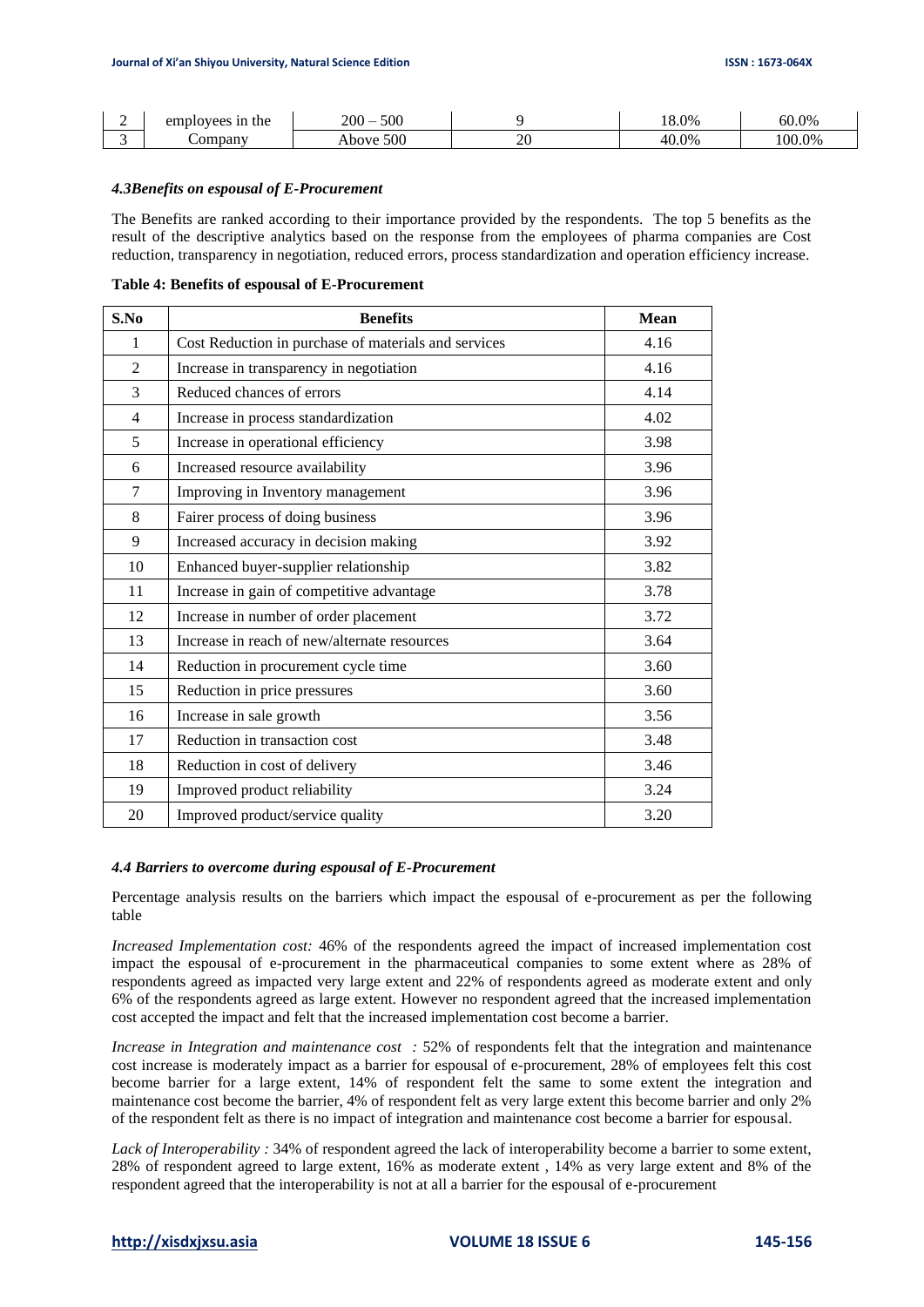| S.No           | <b>Barriers</b>                                  | Not at<br>all | <b>Some</b><br><b>Extent</b> | <b>Moderate</b><br><b>Extent</b> | Large<br><b>Extent</b> | <b>Very</b><br>Large<br><b>Extent</b> |
|----------------|--------------------------------------------------|---------------|------------------------------|----------------------------------|------------------------|---------------------------------------|
| 1              | Increased Implementation cost                    | 0%            | 46%                          | 22%                              | 6%                     | 26%                                   |
| $\mathfrak{D}$ | Increase in Integration and<br>maintenance cost  | 2%            | 14%                          | 52%                              | 28%                    | 4%                                    |
| 3              | Lack of interoperability                         | 8%            | 34%                          | 16%                              | 28%                    | 14%                                   |
| $\overline{4}$ | Lack of legal support                            | 28%           | 12%                          | 32%                              | 28%                    | $0\%$                                 |
| 5              | Lack of information security                     | 10%           | 34%                          | 14%                              | 16%                    | 26%                                   |
| 6              | Lack of skill and knowledge                      | 26%           | 6%                           | 20%                              | 48%                    | 0%                                    |
| $\tau$         | Availability of IT skilled staff                 | 6%            | 8%                           | 36%                              | 34%                    | 16%                                   |
| 8              | IT infra structure                               | 0%            | 10%                          | 48%                              | 12%                    | 30%                                   |
| $\mathbf{Q}$   | Change management -new<br>technology adoption    | 4%            | 10%                          | 24%                              | 34%                    | 28%                                   |
| 10             | Increases the potential for more<br>transactions | 14%           | 6%                           | 34%                              | 32%                    | 14%                                   |
| 11             | Lack of supplier support                         | 6%            | 26%                          | 30%                              | 22%                    | 16%                                   |
| 12             | Increased price pressure                         | 10%           | 24%                          | 26%                              | 24%                    | 16%                                   |

#### **Table 5: Barriers to overcome during espousal of E-Procurement**

*Lack of legal support:*32% of the respondent agreed the extent of impact of legal support lacking become a barrier for the implementation of e-procurement as moderate and 28% of respondents felt it become barrier for large extent, but 28% of respondent felt the same as not at all a barrier, 12% of the respondent felt as barrier to some extent, however nobody felt as barrier for very large extent.

*Lack of Information Security :* 34% of the respondents agreed that the information security lacking become the barrier for espousal to some extent, 26% of respondent agreed to very large extent, 16% of respondent agreed to large extent, 14% of respondent to moderate extent, but 10% of the respondent felt that it will not at all a barrier for espousal

*Lack of skill and knowledge:*48% of the respondent felt that the lack of skill and knowledge on the electronic platform become a barrier to large extent, 26% of respondent felt as it is not a barrier to espouse, 20% of respondent felt that it moderately become barrier, 6% of respondent felt it as a barrier in moderately, but no body felt as a very large extent as a barrier for the espousal of e-procurement

*Availability of IT Skilled staff :* 36% and 34% of the respondents felt that availability of it skilled staff will become a barrier for moderate and large extent, 16% of respondent felt that as very large extent, 8% felt as become barrier to some extent and 6% of the respondent felt it is not a barrier for espousal

*IT infrastructure :* 48% of the respondent felt that the lack of IT infra structure become a barrier to moderate extent, 30% felt it to very large extent, 12% felt it to large extent and 10% of respondent felt to some extent, but no body felt as a barrier for the espousal of e-procurement

*Change Management as new technology adoption:* 34% of respondent felt that the change management as new technology adoption become a barrier to large extent. 28% and 24% of the respondent felt it become barrier to very large extent and moderate extent, 10% of the respondent felt it to some extent and 4% of the respondent felt it is not a barrier

*Increases the potential for more transaction:* 34% and 32% of the respondent felt that the espousal of eprocurement increases the potential for more transaction to them and become a barrier to moderate and large extent. 14% of the respondent felt it as very large extent and 14% felt it is not at all a barrier for espousal and 6% of the respondent felt it to some extent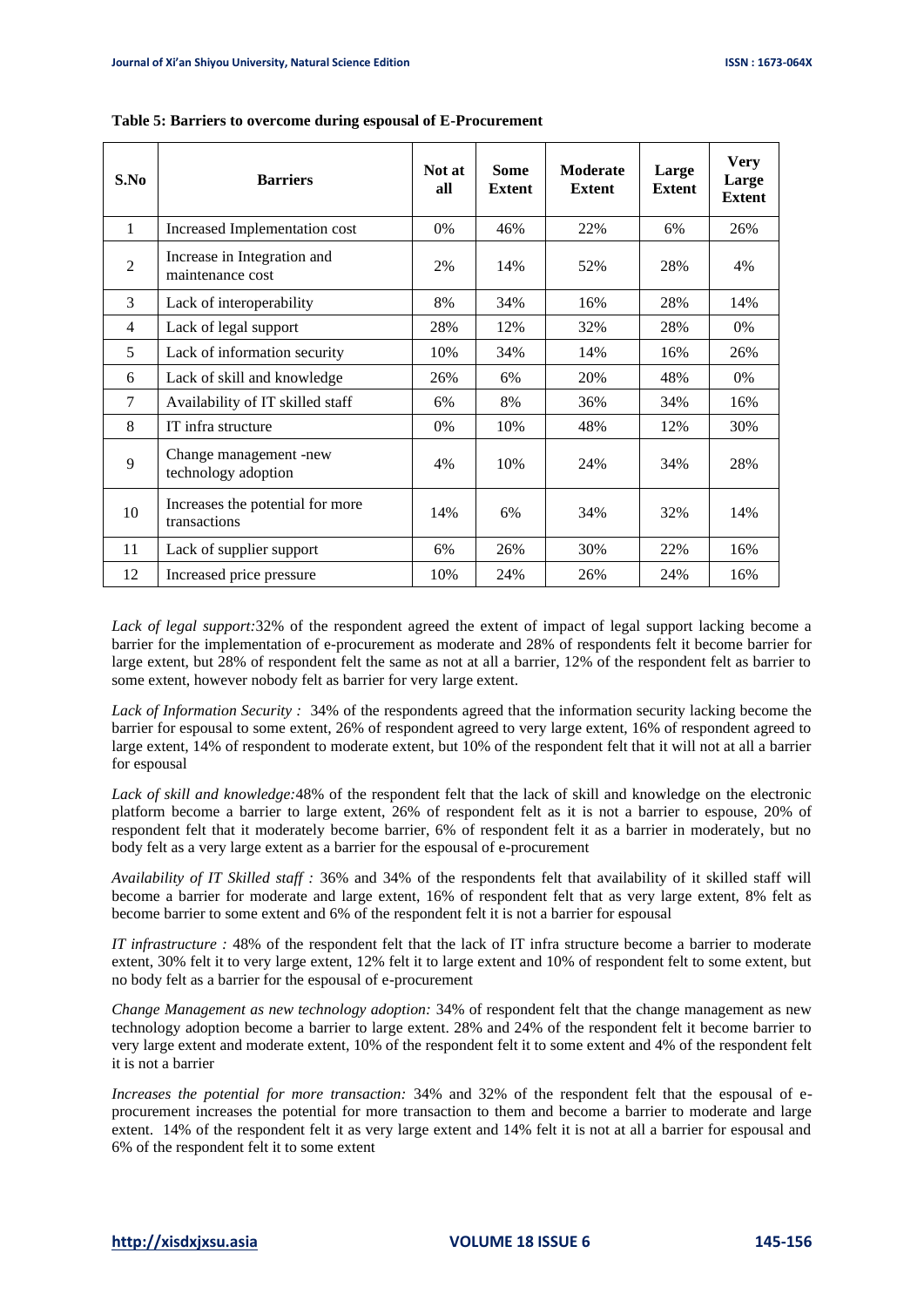*Lack of supplier Support :* 30% of the respondent agreed the lack of supplier support become a barrier to moderate extent, 26% and 22% of respondent felt that it become barrier to some extent and large extent, 16% of respondent felt it up to very large extent, 6% of respondent felt it not a barrier for espousal

*Increased Price pressure:* 26% of the respondent felt price pressure increase become a barrier for the espousal of e-procurement, 24% of the respondent felt as some and very extent, 16% of the respondent felt it as very large extent and 10% of the respondent felt it is not a barrier for espousal

#### *4.5 Mean Ranking of the barriers*

The above barriers were ranked in the order of extent to ascertain the major barriers and least barriers for eprocurement based on the mean rank scores

#### **Figure 1: Mean ranking of the Barriers**



#### *4.6Critical Success Factors which determine the performance of espousal of E-Procurement*

The impact of critical success factors studied with the response of the employees of pharmaceutical companies in this study using percentage analysis.

The respondent level of acceptance against each CSF is as per the below

*E-Procurement in other industries:* 42% of the respondent agreed that the extent and success of the eprocurement of other industries will impact the success of the same in their companies to large extent, 26% of the respondent agreed as some extent, 14% of the respondent agreed as moderate, 14% of the respondent agreed as there is no impact of the other industries espouse to their companies, but 4% of the respondent agreed as very large extent

*Management of exceptions:* The exception nature of the management to implement new technologies or internet based platforms to the organizations impact the success of the espousals. 46% of the respondent moderately agreed the same, 26% agreed to some extent, 24% agreed to large extent, but 2% of the respondent agreed that there is no relation between the success of espousal and 2% agreed to very large extent

*Legal Influence:* The legal rules, laws of the Government and the policies, rules and standard operating procedure of the supply chain influence the success of the espousal of e-procurement. 44% of the respondent agreed the impact as moderate, 24% agreed as very high and 24% agreed there is no relation between the success and legal influence some extent, 8% of the respondent agreed to some extent, but no one agreed legal influences in the very large extent

*Supplier and Client Influence:* The client of the pharma companies and suppliers influence on the espousal impact the success of the espousal since their intervention and usage of our e-platforms to quote, follow up on logistics and deliveries and data entries updates. Their influence impact is very high as per the respondent of 40%. 24% of respondent not agreed for this relation, 16% of respondent agreed to very large extent, 14% of respondent agreed to some extent but 24% of the respondent not at all agreed on these relations

#### **Figure 2: Critical Success Factors**

**[http://xisdxjxsu.asia](http://xisdxjxsu.asia/) VOLUME 18 ISSUE 6 145-156**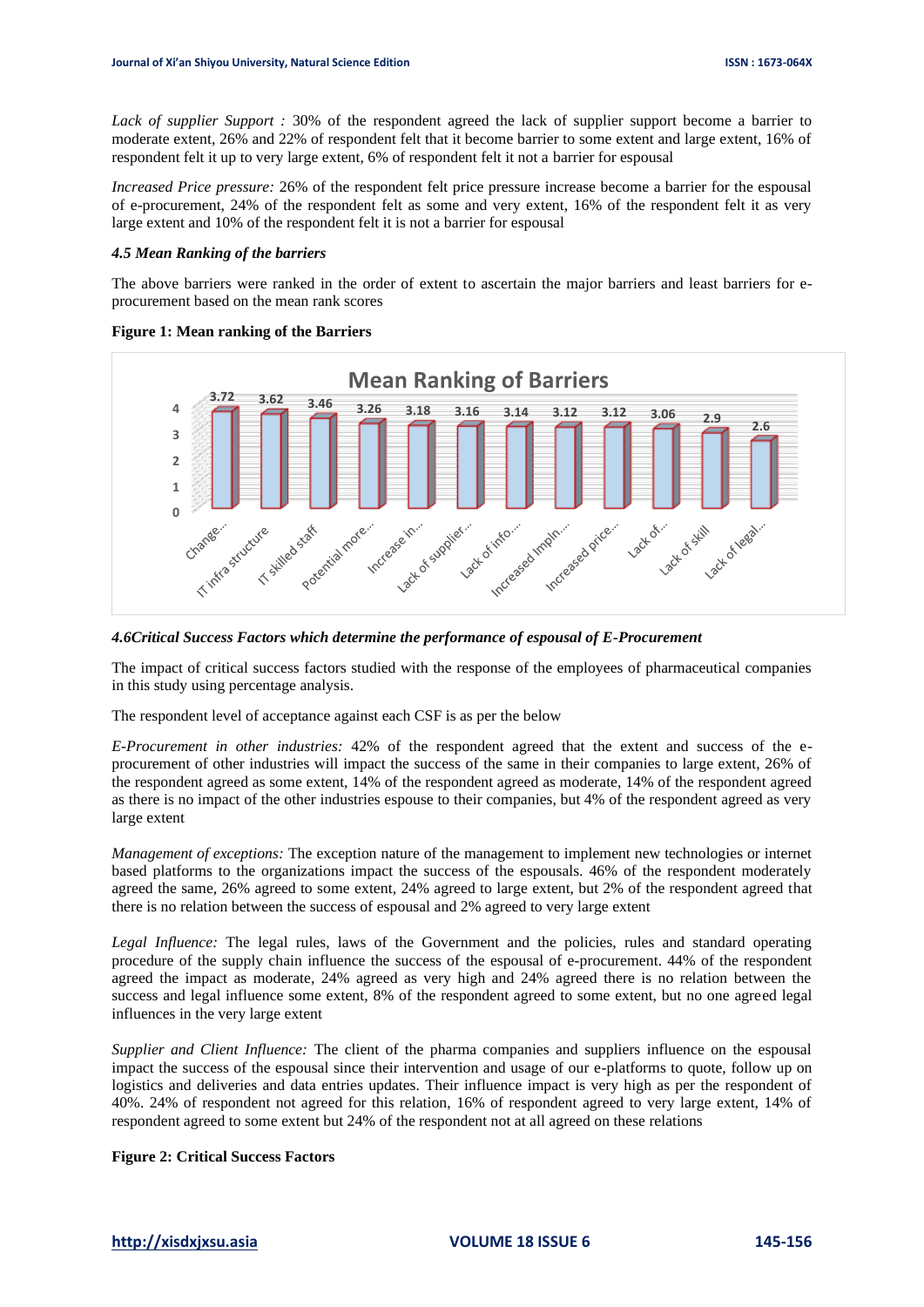*Adoption of process Support:* The process of procurement replicate the process of e-procurement during adoption to ease the work of the company employees and vendors/clients as well. 42% of the respondents largely agreed this, 36% of the respondents accepted to some extent, 18% accepted as very large extent, but nobody accepted that there is no relation on the process support during the espousal of e-procurement



*Business Process reengineering:* The business process reengineering impact on the espousal of e-procurement studies as 40% of the respondent felt its impact as large extent, 26% of respondent felt as some extent, 20% felt as moderate extent, 14% of the respondent felt as very large extent, but nobody agreed that there is no relation between the business process reengineering does not impact on the espousal of e-procurement

*Top Management Support:*48% of the respondent agreed on the support by top management impacted in very large extent, 38% of respondent agreed the impact up to large extent, 10% up to moderate extent, only 4% agreed to some extent, but nobody agreed that there is no relation between the espousal and top management support

*Initial Training:*36% of the respondent agreed that the initial training on the e-procurement plant form will impact the success of the implementation. 26% of the respondent agree to very large extent, 22% of the respondent agreed to some extent and 16% of the respondent agreed for moderate impact. But nobody accepted that there is no impact on the espousal and initial training to the employees before espousal of e-procurement

# *4.7Mean Ranking of the Critical Success factors*



#### **Figure 3: Mean ranking of the Critical Success Factors**

The above critical success factors are analyzed through mean and ranking based on the highest impact to the lowest impact of the CSF to the success of the espousal of e-procurement in the pharma companies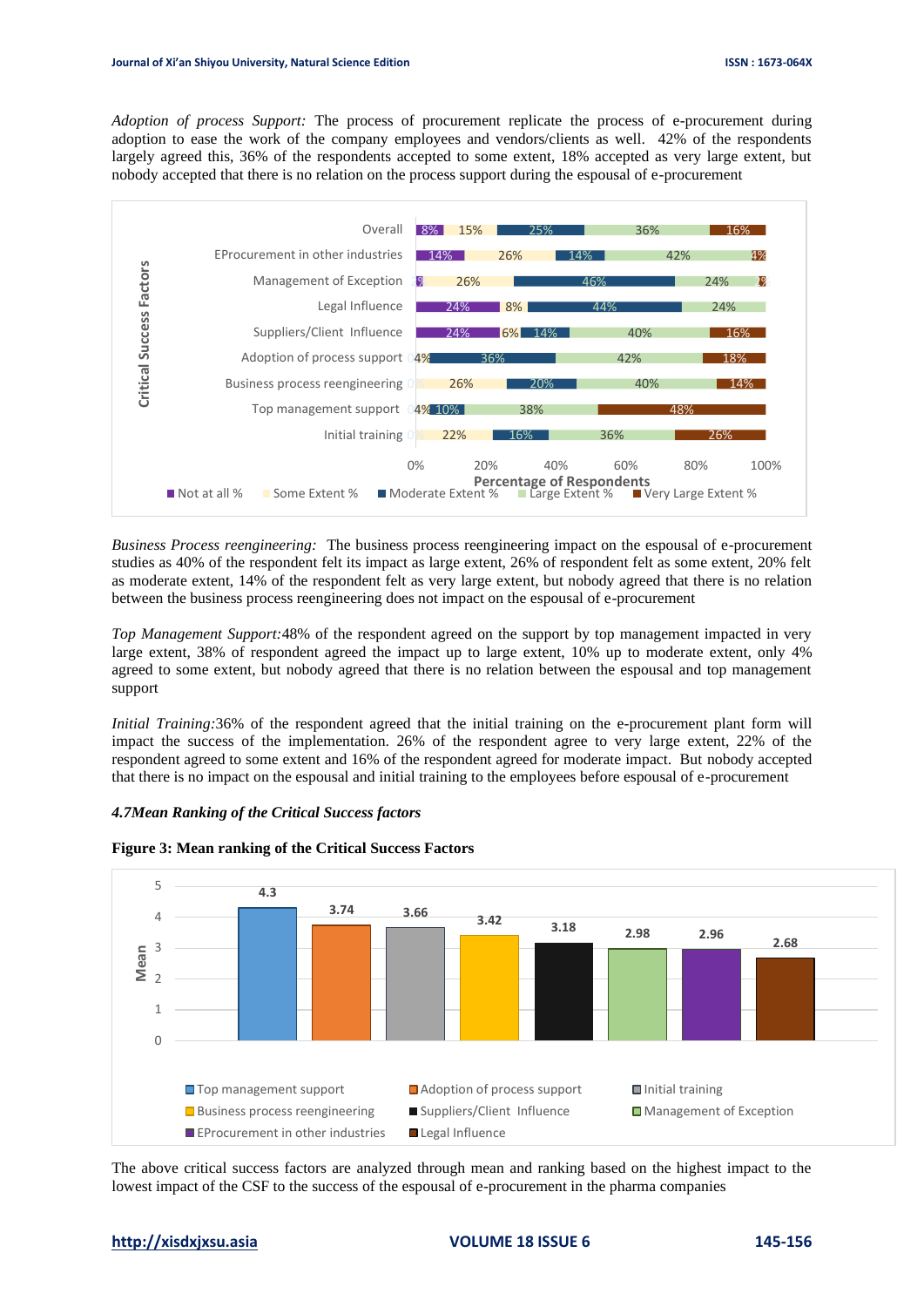So the pharmaceutical manufacturing companies should derive policies to improve the rate of impact of major CSFs to increase the success of espousal of e-procurement in their companies

#### **3. DISCUSSION**

Pharmaceutical purchases are very unique and peculiar which involve huge expenditures, range of stakeholders and people, also the dominance of Government and procurement policy implications to be considered and highly influenced by the nature of manufacturing process need, buying and selling of materials and other initiatives to handle the procurement cycle. This e-procurement initiative helps to reduce the cost, lead time, fight competition and requirement planning become feasible.

This study has identified various key dimensions like Benefits, Barriers and Critical success factors which are contributing success of espousal of Pharmaceutical procurement and hence develops performance as well as competitive measures of manufacturers. This exploration was developed through literature reviews and consequently was verified by the process of data collection in the selected pharmaceutical companies located in Andhra Pradesh. This study will explain how the espousal of e-procurement system as a part of IT enabled platform will streamline the procurement process and add value to the procurement activities by analyzing the benefits and barriers of espouse of e-procurement. Also prove the way forward by identifying the critical success factors for the successful espousal of e-procurement of selected pharmaceutical companies in Andhra Pradesh.

#### *5.1 Demographic information*

The result on the period of service of employees indicates that the majority of the respondents worked in the pharmaceutical companies for a long period of time and therefore they understand the espousal process of Eprocurement in depth and have responded based on their experience on the benefits and barriers and the critical success factors. Also they understand the importance of the e-procurement practices as well in the pharmaceutical companies

The result on the educational qualification indicate that the majority of the respondents have attained university level of education and 96% of the respondent of the employees working in pharmaceutical companies had attained graduation and above. Therefore they have knowledge on the e-procurement process, practices, and benefits of practicing the e-procurement and have the knowledge on overcoming the barriers and improvement on the critical success factors.

The results indicate that the number of employees in the pharmaceutical companies varies and this can be attributed to the size of the companies and the extent of duration of the espousal of the e-procurement and the support on the critical success factors.

#### *5.2 Benefits on espousal of E-Procurement*

All of the employees of the pharma companies accepted that all the above benefits are achieved through espousal of e-procurement in their companies since the mean of all the benefits are more than 3.2 which means all are acceptance of the benefits to large extent and very large extent.

# *5.3 Barriers to overcome during espousal of E-Procurement*

All the barriers are impacting the espousal of e-procurement in the pharmaceutical companies overall 30% up to moderate extent, 26% as large extent, 19% as some extent, 16% as very large extent and 10% felt it not at all. Change management new technology adoption, IT infra structure and It skilled staffs are the major barriers and Legal support and lack of skill and knowledges are the least barriers. The management of pharmaceutical companies to make strategic decisions to overcome the major barriers for the successful espousal of the eprocurement in their companies.

#### *5.4 Critical Success Factors which determine the performance of espousal of E-Procurement*

Majority of the respondents agreed these critical success factors impacted to large extent as 36%, 25% of the respondent agreed to moderate extent and 16% of the respondent agreed the impact to very large extent but only 8% of the respondent agreed that there is no impact of these CSF on the espousal of E-procurement in the pharma companies in Andhra Pradesh. Top management support, adoption of process, initial training and business process re-engineering are the factors that majorly impacted the success of the implementation of eprocurement and supplier influence, MOE, e-procurement in other industries and legal influence are impacted in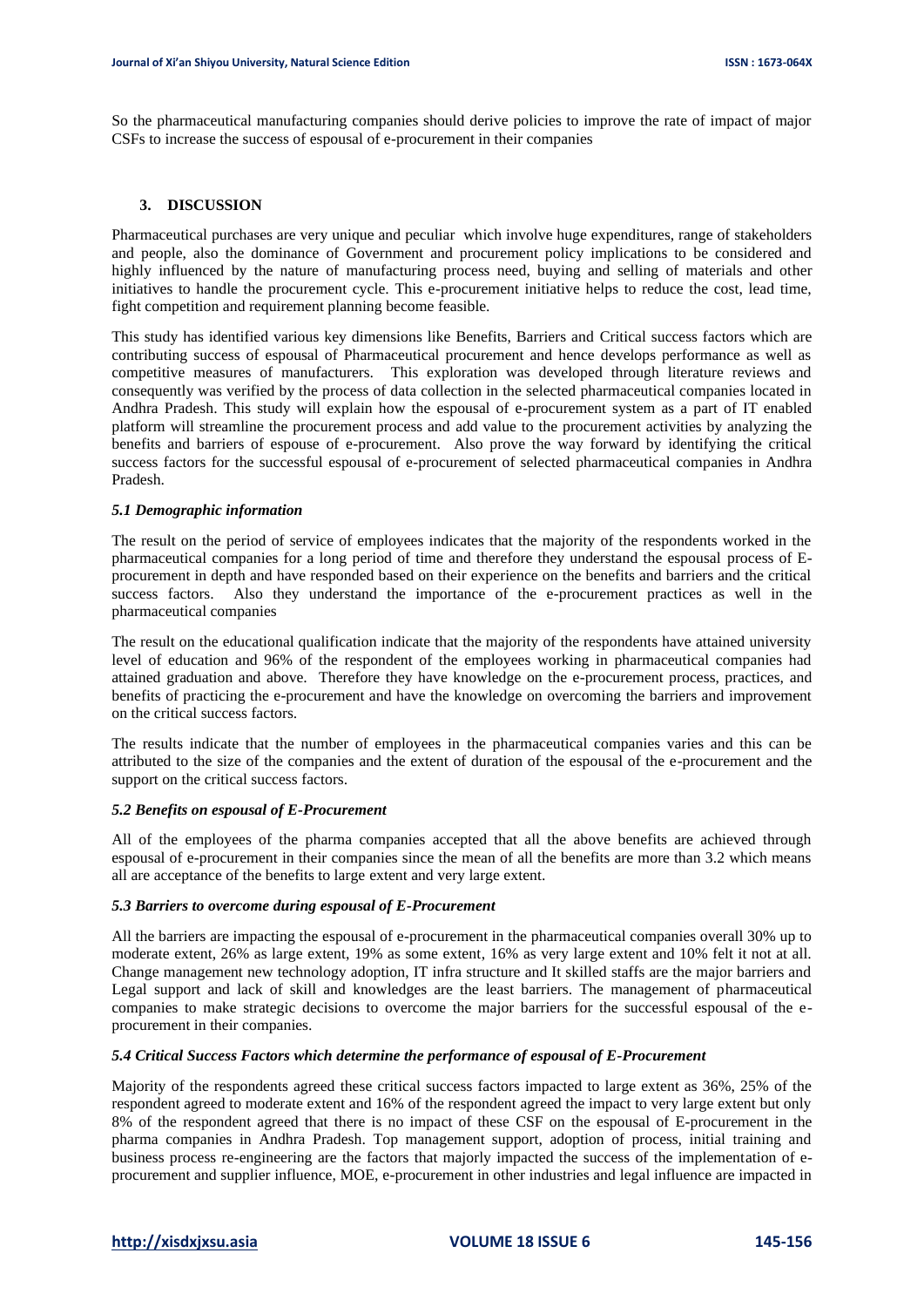the lower rate. The companies to review and improve/strengthen the major CSFs to increase the success of the espousal.

# **6. CONCLUSIONS**

The study revealed that many Pharmaceutical companies started implanting the adoption of e-procurement platform to increase their cost benefits in the function of supply chain, transparency in the purchasing process, to reduce the changes of errors, standardization of the process thus to increase the operation efficiency to get more cost benefits. The pharma companies which are using e-procurement plat form achieved huge cost saving and other intangible benefits after espousal of e-procurement in their organizations to attract their clients. Even though the benefits are more in espousal of e-procurement platforms, still the companies are facing some barriers as challenges to espouse the same like acceptance of change management and new technology adoption into the existing system, infra structural development and its cost implication, IT skilled staffs to understand the relevance and difference of process and thus to provide the support to ease the employees to operate the new platform. The pharma companies has to derive the strategic policies and to develop some management commitment on the implementation of e-procurement

This study also found out the major critical success factors which influence/impact the success of the eprocurement espousal. Support from top management, process adoption support to the new platform, initial training and commitment of management on the new platform and process reengineering in the new platform impacted the success of the espousal. The total success of the espousal of the companies depends on the critical success factor strengthening to achieve the perceived benefits and to overcome the barriers over a period of time.

# **6. LIMITATIONS**

Confidentiality was a major obstruction in gathering information relating to e-procurement barriers and Critical success factors in the pharmaceutical companies. The researcher to inform the respondents in advance that the purpose of the research was meant for academic purpose only and not for other investigations although the same was stipulated on the questionnaire.

The study was undertaken on e-procurement benefits, barriers and critical success factors for the successful implementation of e-procurement in selected pharma companies in Andhra Pradesh. The study recommends that a further study can be carried out to establish to other states of India and other countries as well. A further study should be carried out to conduct in other manufacturing industries.

# **Reference**

- 1. Nazima B & Vani R (2017) "The challenges and benefits of adopting E-Procurement Reference to Mauritian Economy" International Journal of Management and Applied Science Vol.3, Issue 5 , Page No. 92-96
- 2. Alsac, U (2007)"Use of electronic procurement in Turkey's public health sector", Journal of Public procurement, Vol.7, Issue.3, pp 333-361
- 3. Raventos & Zolezzi (2009) "Electronic procurement of Pharmaceuticals and medical devices in Chile: An initial empirical investigation"  $13<sup>th</sup>$  International conference on information systems, Phoenix, Arizona, pp 1-16
- 4. Shatta, Shayo & Layaa (2020) "Determinants of e-procurement adoption model for green procurement in developing countries: Experience from Tanzania". International Academic Journal of Procurement and Supply chain management, Vol.3(2), pp 1-18
- 5. Beatrice K (2015) "Determinants of implementation of electronic procurement in procuring entities at the country level of Kenya" International Journal of scientific and research publications, Vol.5, Issue 9
- 6. Swamy, Rashmi & Singh (2014) "A study on the impact of E-procurement on Indian Industries" Advances in Management Vol.7 (10) pp31-36
- 7. Vinit & Kittipong (2008) "The effect of benefits and risks on E-procurement implementation: An Exploratory study of Swedish and Indian firms" Interscience management review Vol. I/1 pp 38-49